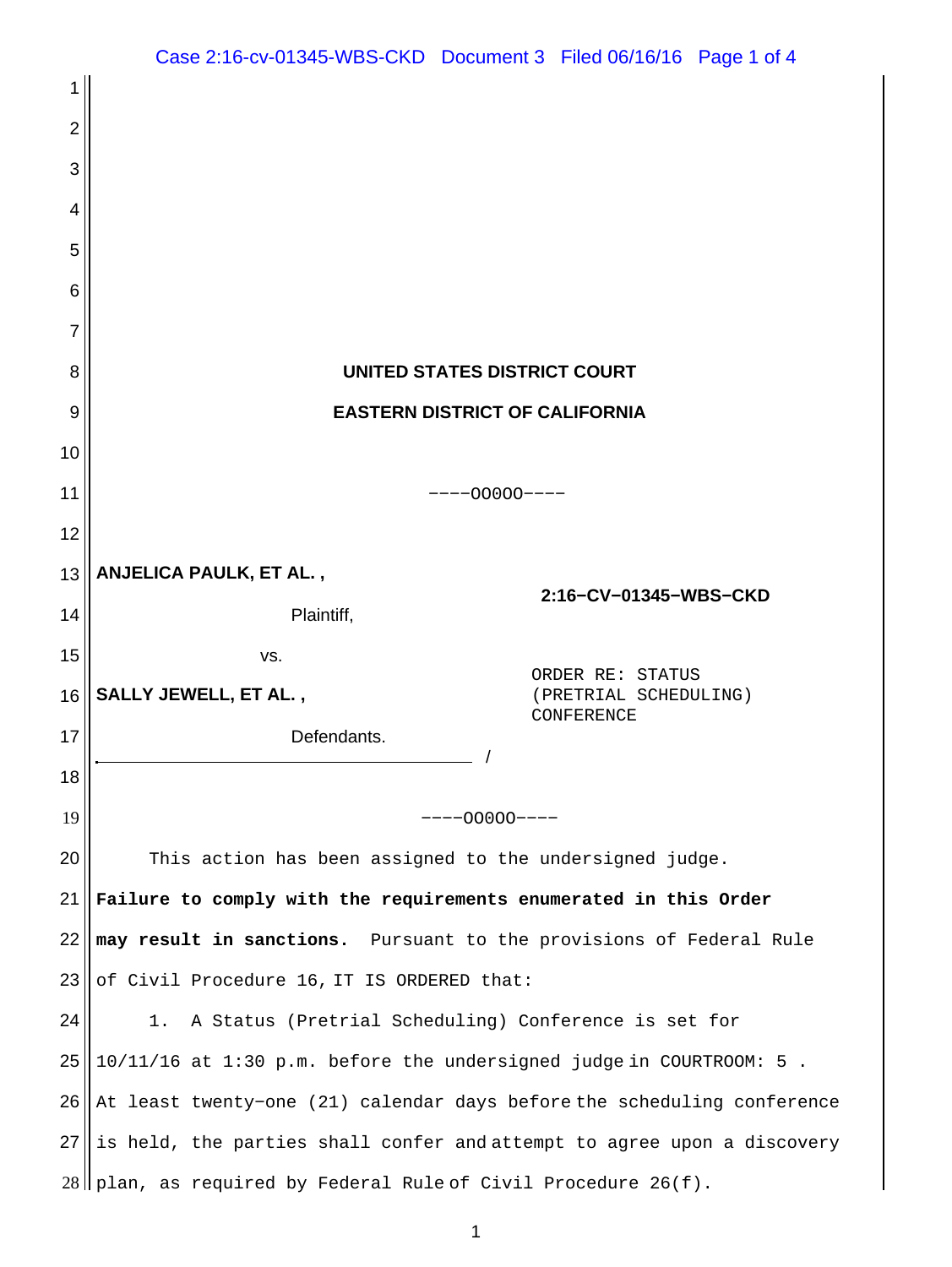| Case 2:16-cv-01345-WBS-CKD Document 3 Filed 06/16/16 Page 2 of 4 |                                                                      |  |  |
|------------------------------------------------------------------|----------------------------------------------------------------------|--|--|
| 1                                                                | Pursuant to Local Rule 240, the parties shall submit to the<br>$2$ . |  |  |
| $\overline{2}$                                                   | court a JOINT Status Report fourteen (14) calendar days prior to     |  |  |
| 3                                                                | the hearing date, which shall contain:                               |  |  |
| 4                                                                | (a) a brief summary of the claims;                                   |  |  |
| 5                                                                | (b) a statement as to the status of service upon all defendants      |  |  |
| 6                                                                | and cross defendants;                                                |  |  |
| $\overline{7}$                                                   | (c) a statement as to the possible joinder of additional             |  |  |
| 8                                                                | parties;                                                             |  |  |
| 9                                                                | (d) any contemplated amendments to the pleadings;                    |  |  |
| 10                                                               | (e) the statutory basis of jurisdiction and venue;                   |  |  |
| 11                                                               | (f) a written report outlining the proposed discovery plan           |  |  |
| 12                                                               | required by Federal Rule of Civil Procedure 26(f);                   |  |  |
| 13                                                               | (g) a proposed cut-off date by which all discovery shall be          |  |  |
| 14                                                               | concluded;                                                           |  |  |
| 15                                                               | (h) a proposed date by which all motions shall be filed and          |  |  |
| 16                                                               | heard;                                                               |  |  |
| 17                                                               | (i) any proposed modification of standard pretrial proceedings       |  |  |
| 18                                                               | due to the special nature of the action;                             |  |  |
| 19                                                               | (j) the estimated length of trial;                                   |  |  |
| 20                                                               | (k) a statement as to whether the case is related to any other       |  |  |
| 21                                                               | case, including any matters in bankruptcy;                           |  |  |
| 22                                                               | (1) any other matters discussed in Local Rule 240 that may           |  |  |
| 23                                                               | add to the just and expeditious disposition of this matter; and      |  |  |
| 24                                                               | (m) a statement by any nongovernmental corporate party               |  |  |
| 25                                                               | identifying all of its parent and subsidiary corporations and        |  |  |
| 26                                                               | listing any publicly held company that owns 10% or more of the       |  |  |
| 27                                                               | party's stock. If any nongovernmental corporate party has no parent  |  |  |
| 28                                                               | or subsidiary corporations or no publicly held companies owning      |  |  |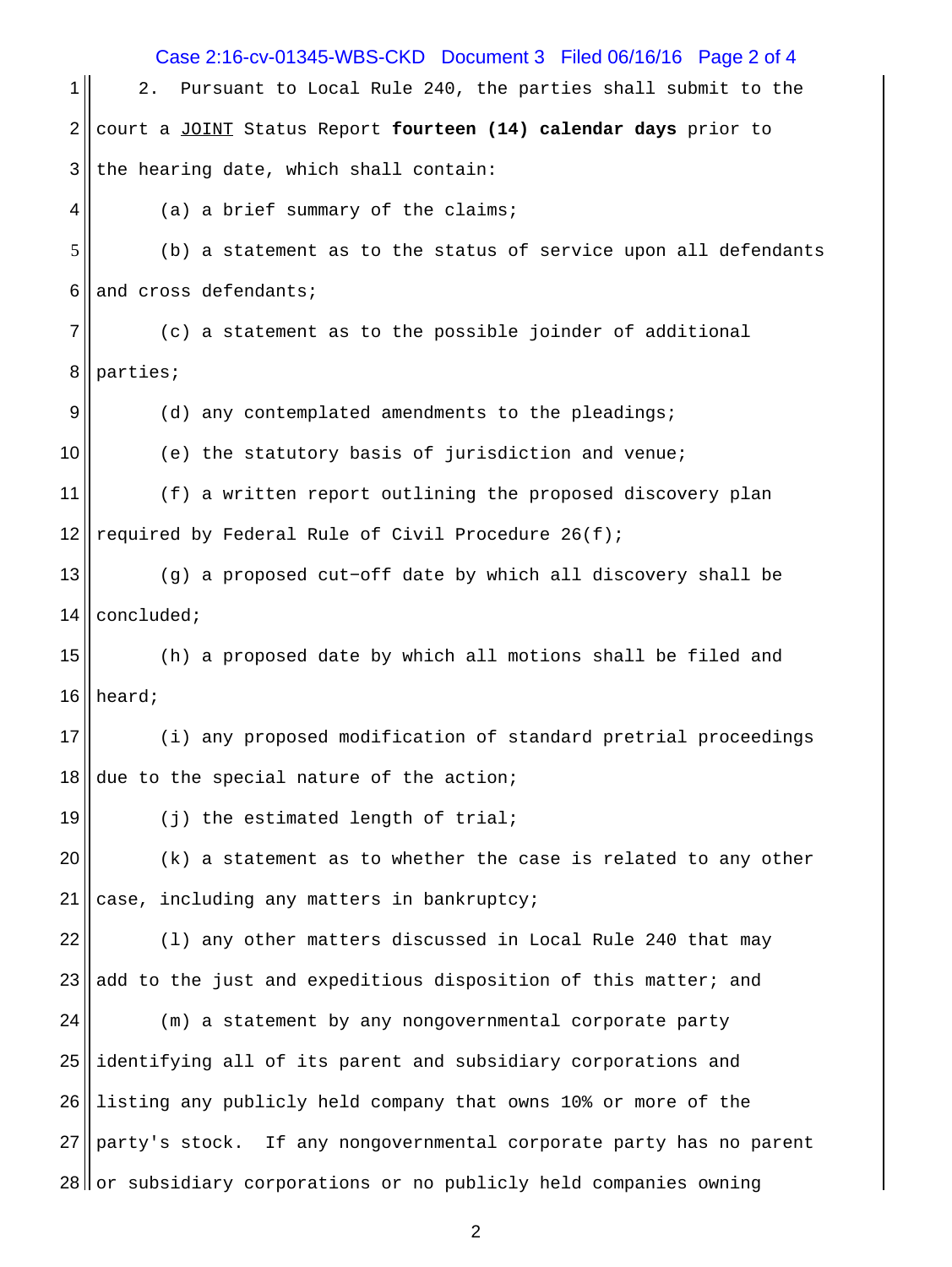$1 \parallel 10$ % or more of its stock, it shall so state in the Joint Status  $2 \parallel$  Report. Thereafter, if there is any change in the information, the party shall file and serve a supplemental statement within a reasonable time after such change occurs. **Failure to comply with the requirements of this subpart will result in the Joint Status Report being stricken and sanctions being ordered against any nongovernmental corporate party that did not submit its corporate disclosures.** Case 2:16-cv-01345-WBS-CKD Document 3 Filed 06/16/16 Page 3 of 4

9 The court has an obligation to recuse itself from any case in which the judge might have a "financial interest," however small. 11 | 28 U.S.C. § 455(b)(4). The purpose of the corporate disclosure  $\parallel$  requirement in subpart (m) of this Order is to assist the court in carrying out this obligation, because corporate parties are in the 14 best position to identify their parent and subsidiary corporations. Without this information, the court risks retaining a case in which it 16 unknowingly has a financial interest. As a consequence, not only would the undersigned judge face public criticism, the public's confidence in an impartial judiciary would be eroded. Failure to assist  $\parallel$  the court in protecting these and the other interests advanced by 20 S 455(b)(4) – −especially in the face of a clear and direct request 21 from the court--amounts to sanctionable conduct.

22 The requirement that corporate disclosures be included in the parties' Joint Status Report does not negate a nongovernmental corporate party's obligation to file a disclosure statement "with its first appearance, pleading, petition, motion, response, or other 26 request addressed to the court" pursuant to Federal Rule of Civil Procedure  $7.1$ .

|  $11111$